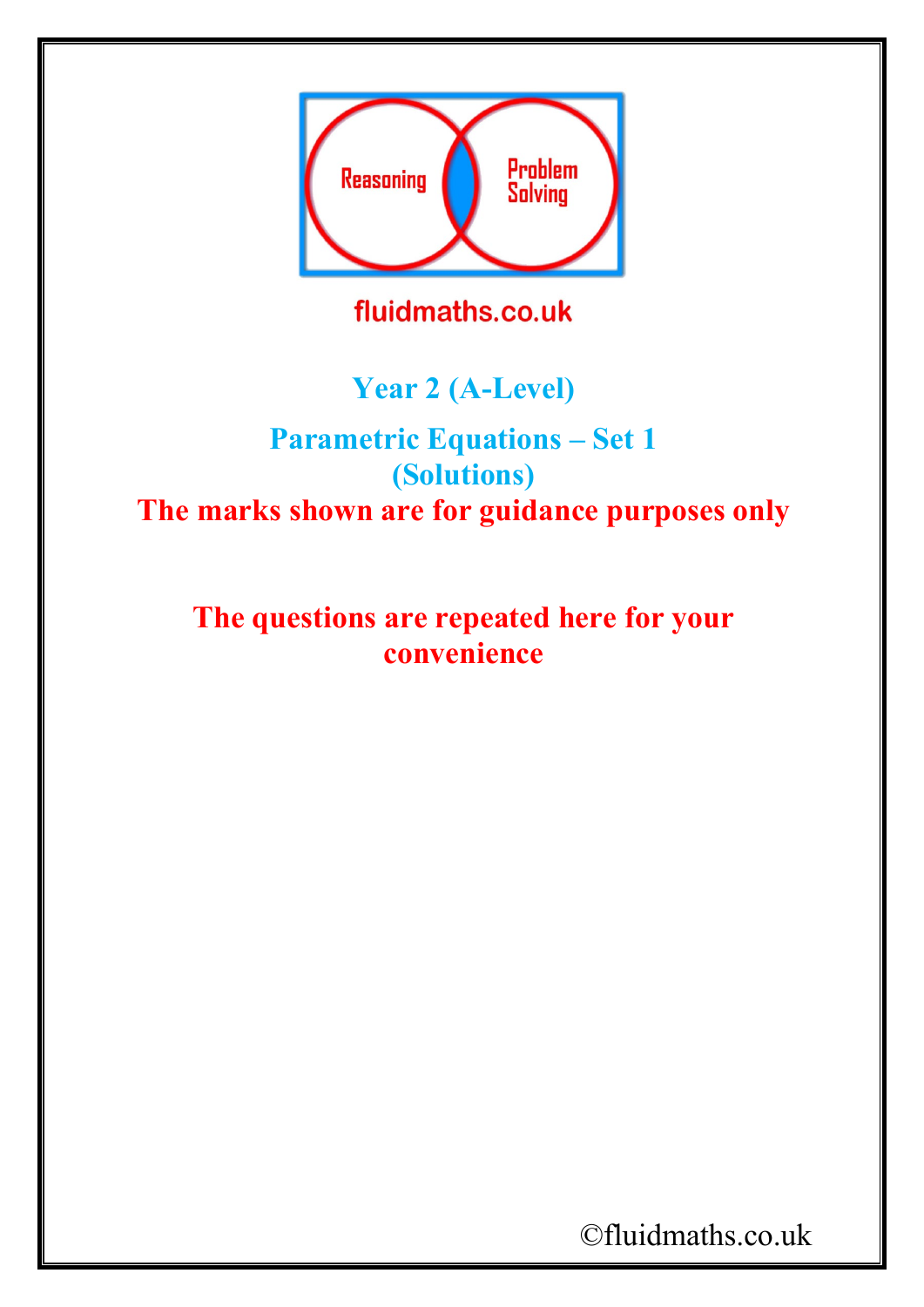

b) Using equation (1) we can find,  $t = \pm \sqrt{x}$ Therefore, equation (2) can be written as:

 $y = 2(\sqrt{x}) + 3 = 2\sqrt{x} + 3$  and  $y = 2(-\sqrt{x}) + 3 = -2\sqrt{x} + 3$  $y = 2\sqrt{x} + 3$   $y = -2\sqrt{x} + 3$  [2marks]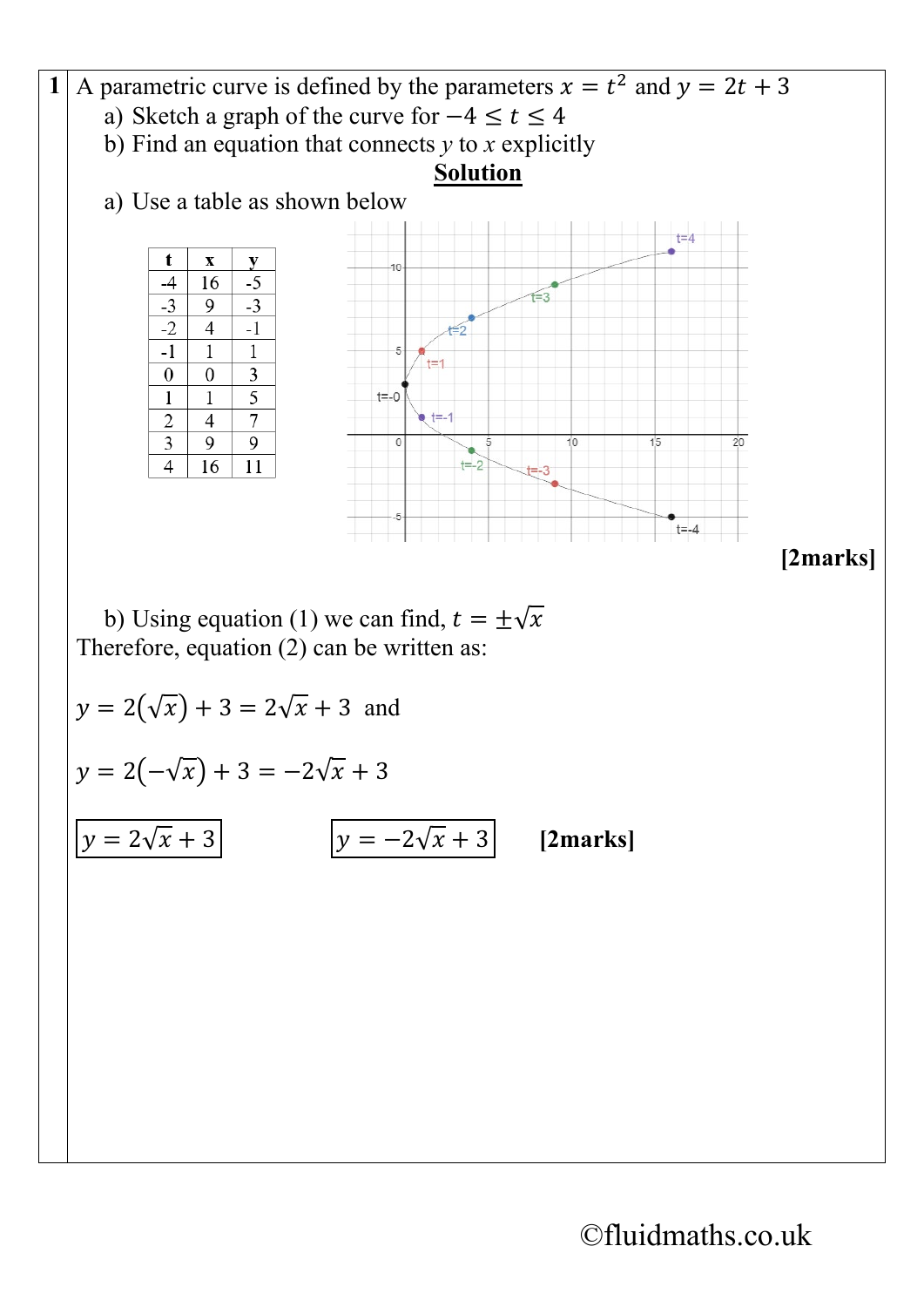**2** Given that  $x = 1 - t$  and  $y = \frac{t}{t^2-2}$ a) Find an equation in terms of *x* and *y* only b) Hence find  $\frac{dy}{dx}$  $dx$ **Solution** a)  $t = 1 - x$ Therefore,  $y = \frac{1-x}{(1-x)^2 - 2} = \frac{1-x}{x^2 - 2x - 1}$ Therefore,  $y = \frac{1-x}{x^2-2x-1}$  [2marks] b)  $\frac{dy}{dx} = \frac{dy}{dt} \times \frac{d}{dt}$  $dx$  $\frac{dy}{dt} = \frac{d}{dt} \left( \frac{t}{t^2 - 2} \right)$ Using quotient rule:  $\frac{dy}{dt} =$  $\frac{d}{dt}(t)(t^2-2)-\frac{d}{dt}(t^2-2)(t)$  $(t^2-2)^2$  $\frac{dy}{dt} = \frac{(1)(t^2-2)-(2t)(t)}{(t^2-2)^2}$  $\frac{dy}{dt} = \frac{-t^2 - 2}{(t^2 - 2)^2}$ **[3marks]** Similarly,  $\frac{dx}{dt} = \frac{d}{dt}(1-t) = -1$  [1mark] Therefore  $\frac{dy}{dx} = \frac{-t^2 - 2}{(t^2 - 2)^2} \times -1$  [1mark]  $rac{dy}{dx} = \frac{t^2 + 2}{t^4 - 4t^2 + 4}$  [1mark] Or in the Cartesian form:  $\frac{dy}{dx} = \frac{x^2-2x+3}{(x^2-2x-1)^2}$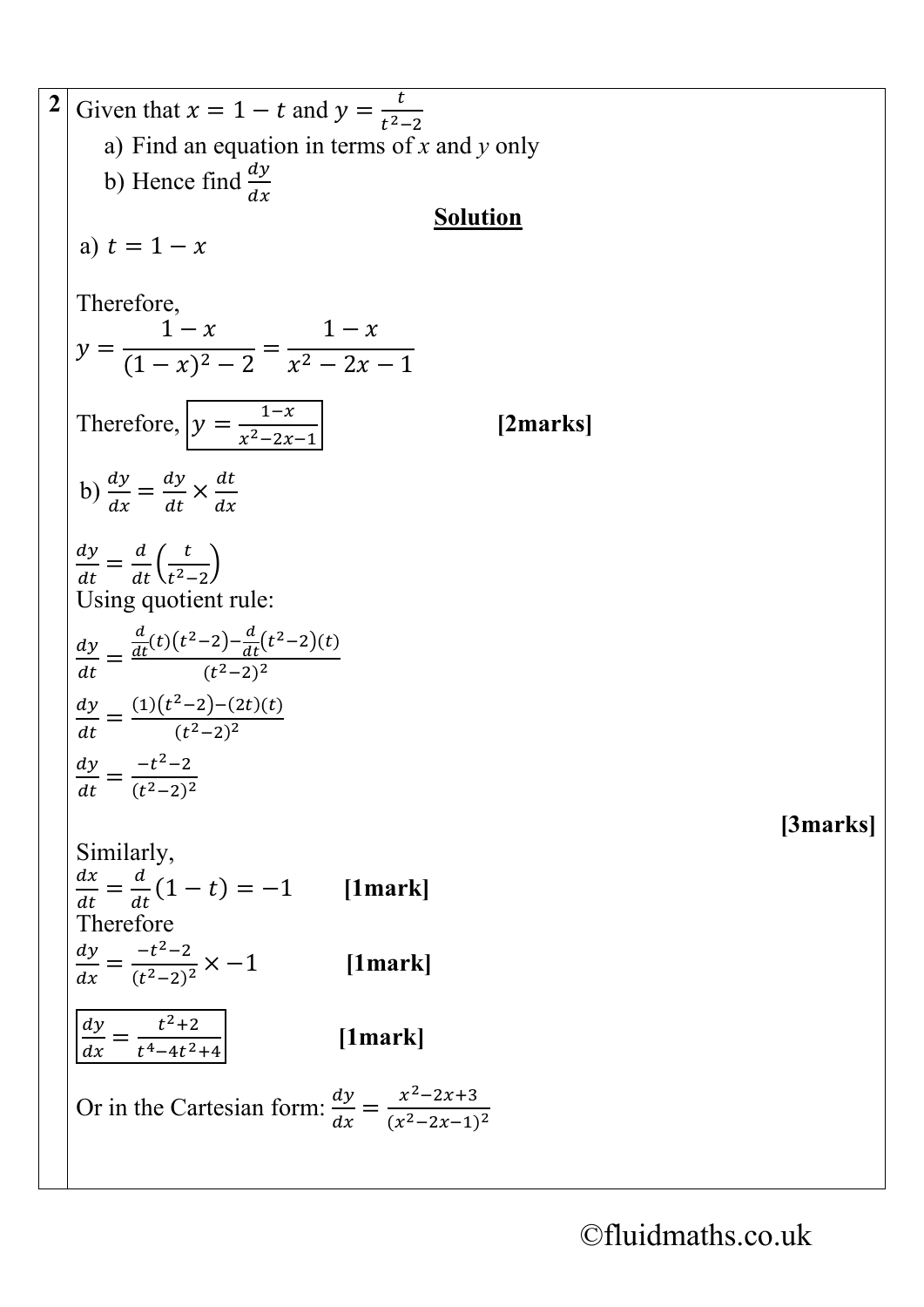**3** Given that  $x = \frac{2t}{t+2}$  and  $y = \frac{3t}{t+3}$ a) Show that  $6(y - x) = xy$ b) Hence find the equation of a tangent to the curve at  $(-3, -2)$ **Solution** a)  $x(t + 2) = 2t$  $xt + 2x = 2t$  $2x = 2t - xt$  $2x = t(2 - x)$  $t = \frac{-2x}{x-2}$  [**1mark]** Similarly  $y(t + 3) = 3t$  $yt + 3y = 3t$  $3y = 3t - yt$  $3y = t(3 - y)$  $t = \frac{-3y}{y-3}$  **[1mark]** Therefore  $\frac{-2x}{x-2} = \frac{-3y}{y-3}$  $-2x(y-3) = -3y(x-2)$  $2xy - 6x = 3xy - 6y$  $-xy = 6x - 6y$  $6y - 6x = xy$  $6(y - x) = xy$  [2marks]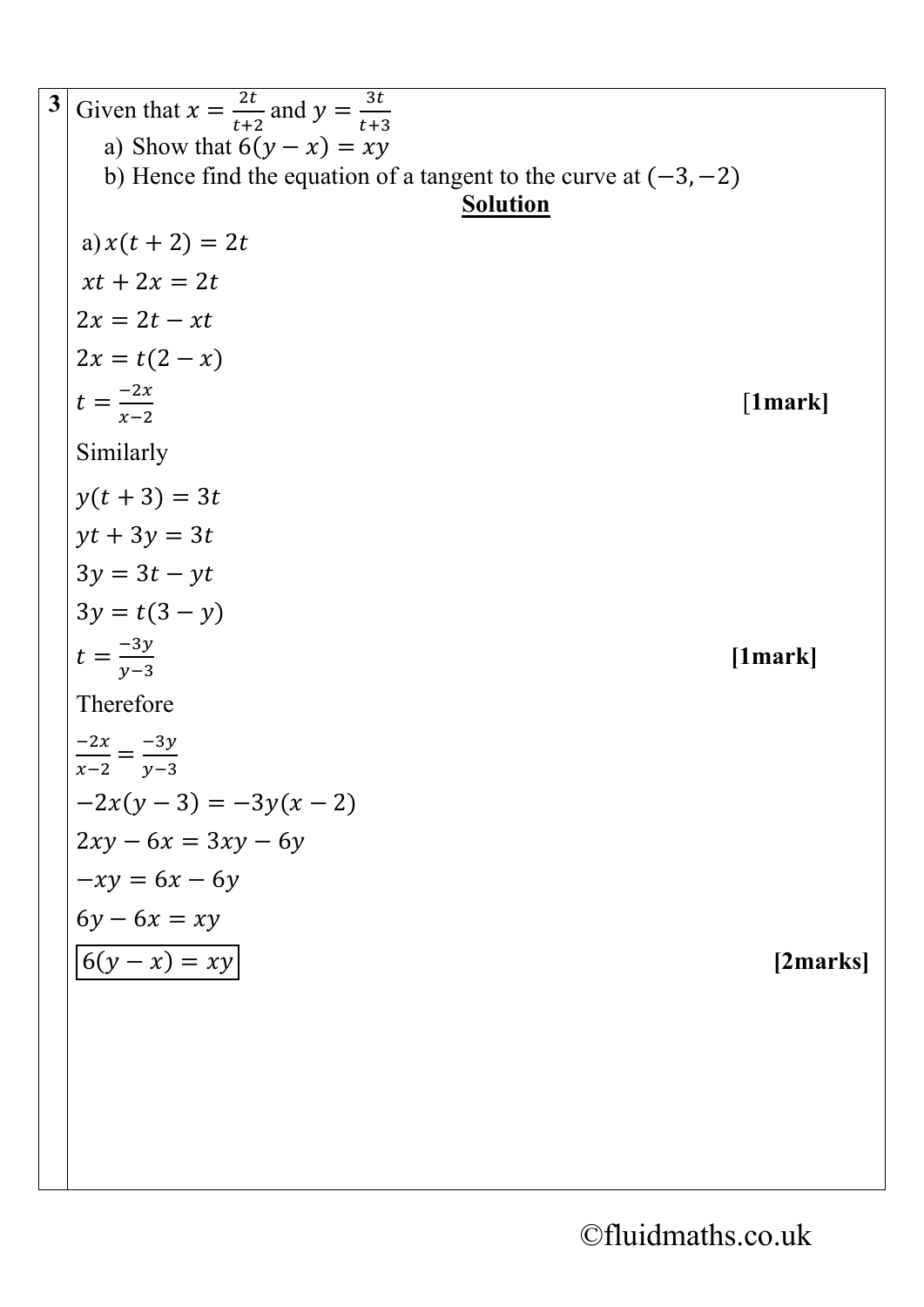b) To find the gradient of the tangent, we need to differentiate Use implicit differentiation:

$$
6(y - x) = xy
$$
  
\n
$$
6y - 6x = xy
$$
  
\n
$$
\frac{dy}{dx}6y - \frac{d}{dx}(6x) = \frac{d}{dx}(xy)
$$
  
\n
$$
6\frac{dy}{dx} - 6 = y + x\frac{dy}{dx}
$$
  
\n
$$
6\frac{dy}{dx} - x\frac{dy}{dx} = y + 6
$$
  
\n
$$
\frac{dy}{dx} = \frac{6+y}{6-x}
$$
 [3marks]

Now sub the coordinate into  $\frac{dy}{dx}$  $dx$ 

 $\frac{dy}{dx} = \frac{6-2}{6-(-3)} = \frac{4}{9}$ **[1mark]**

Therefore, the equation of the tangent will be  $y = \frac{4}{9}x + c$ 

Find c

$$
-2 = \frac{4}{9} \times (-3) + c
$$
  

$$
c = -\frac{6}{9} = -\frac{2}{3}
$$

Hence, the equation of the tangent will be,  $y = \frac{4}{9}x - \frac{2}{3}$ **[1mark]**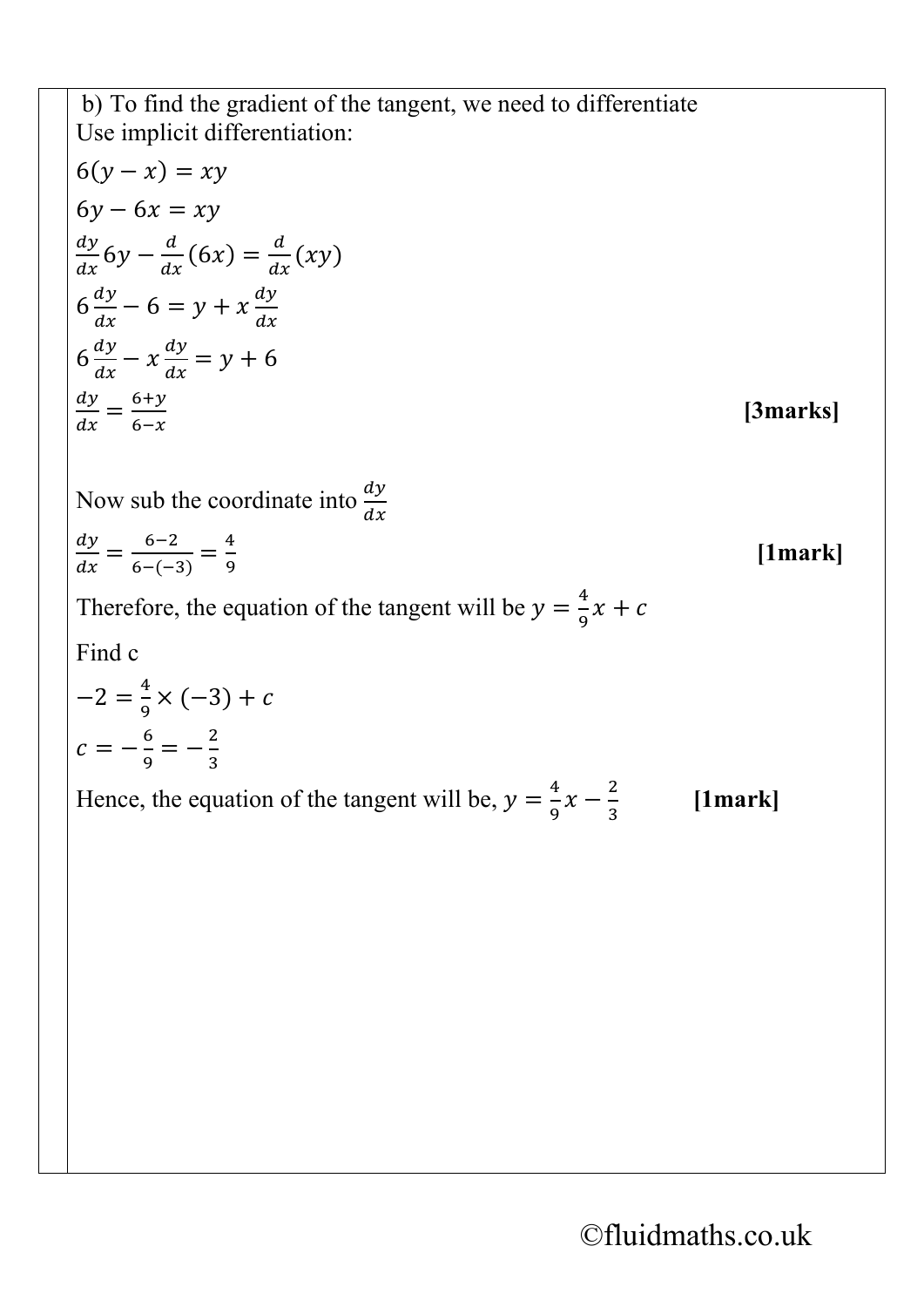4 Two curves P and Q are defined parametrically as  
\n
$$
P: \begin{cases}\nx = 2t + 1 \\
y = -3t^2 + 5 \text{ and } Q: \begin{cases}\nx = 4t + 1 \\
y = 5t^2 - 1\n\end{cases}
$$
\na) Determine the coordinates at which the two curves intersect.  
\nb) Hence find the size of the area bound between them  
\n**Solution**  
\na) Determine their cartesian equations first  
\nFor P  
\n $x - 1 = 2t$   
\n $t = \frac{x-1}{2}$ , Therefore,  $y = -3(\frac{x-1}{2})^2 + 5$   
\n $y = -\frac{3}{4}(x-1)^2 + 5$   
\nFor Q  
\n $x - 1 = 4t$   
\n $t = \frac{x-1}{4}$   
\nSo,  $y = 5(\frac{x-1}{4})^2 - 1$   
\n $y = \frac{5}{16}(x-1)^2 - 1$   
\n $y = \frac{5}{16}(x-1)^2 - 1$   
\nTherefore,  $-\frac{3}{4}(x-1)^2 + 5 = \frac{5}{16}(x-1)^2 - 1$   
\nTherefore,  $-\frac{3}{4}(x-1)^2 = 6$   
\n $(x-1)^2 = \frac{96}{17}$   
\n[1mark]  
\n $x = 3.38(3sf)$  and  $x = -1.38(3sf)$   
\nThe corresponding y-values are:  
\n $y = -\frac{3}{4}(3.38 - 1)^2 + 5 = 0.752 (3sf)$   
\n[1mark]  
\nHence, the points of intersection are  $\boxed{(3.38, 0.752)$ ;  $(-1.38, 0.752)$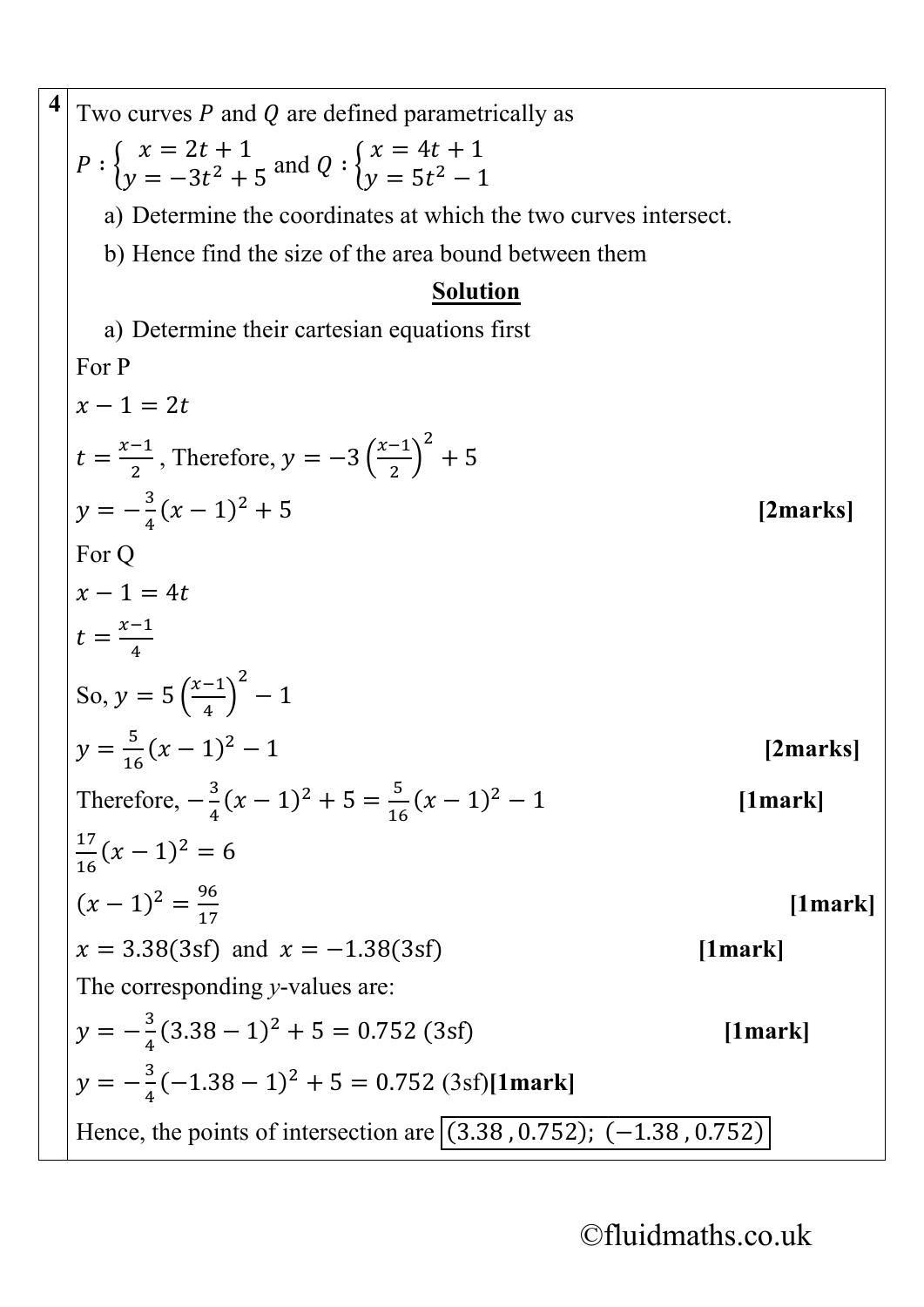b) The area between the curves;

$$
\int_{a}^{b} |f(x) - g(x)| dx
$$
  
= 
$$
\int_{-1.38}^{3.38} \left| \left( -\frac{3}{4} (x - 1)^2 + 5 \right) - \left( \frac{5}{16} (x - 1)^2 - 1 \right) \right| dx
$$
  
= 
$$
\int_{-1.38}^{3.38} \left| \left( -\frac{17}{16} (x - 1)^2 + 6 \right) \right| dx
$$
  
= 
$$
\int_{-1.38}^{3.38} \left| \left( -\frac{17}{16} (x - 1)^2 \right) \right| dx + \int_{-1.38}^{3.38} |6| dx
$$

 $=-9.50 + 28.5 = 19.0(3sf)$ 

Hence, The area between the two curves = 19.0 (3sf) **[5marks]**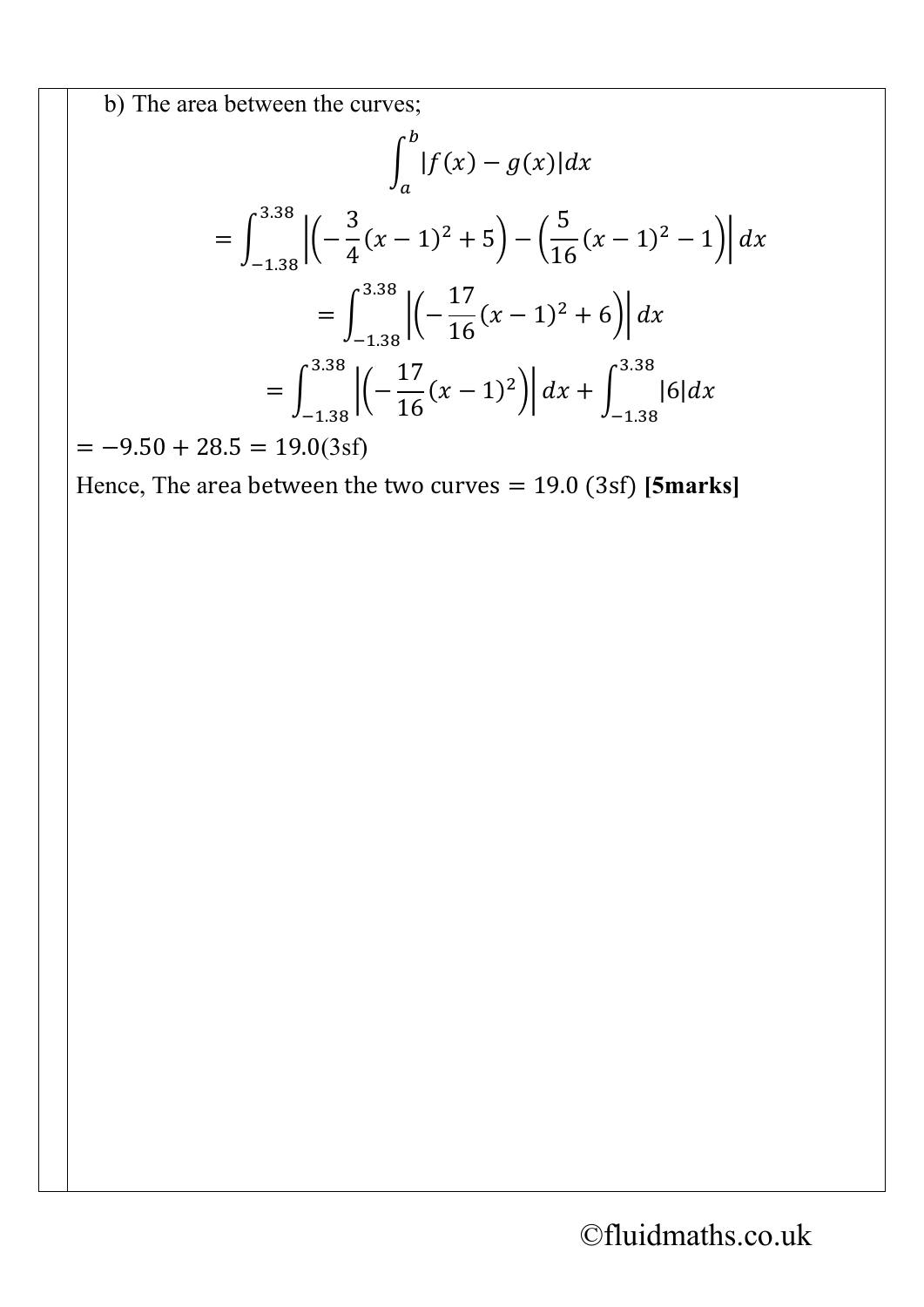5 A curve is defined in terms of the parameter t as  
\n
$$
x = 2\sin t + 10
$$
 and  $y = -2\cos t - 1$   
\na) Show that the curve is a circle and hence state its radius and centre  
\nb) The line  $y = -\frac{1}{3}x + 1$  crosses the curve at points A and B.  
\nDetermine the coordinates of A and B  
\n**Solution**  
\na)  
\n $x - 10 = 2 \sin t$  [1mark]  
\nSquaring and adding both the equations:  
\n $(x - 10)^2 + (-y - 1)^2 = 4\sin^2 t + 4\cos^2 t$   
\n $(x - 10)^2 + (y + 1)^2 = 2^2$  [2marks]  
\n $\boxed{A circle of Center (10, -1) and radius = 2}$   
\nb) Sub  $y = -\frac{1}{3}x + 1$  into the equation of the circle  
\n $(x - 10)^2 + ((-\frac{1}{3}x + 1) + 1)^2 = 2^2$   
\n $x^2 - 20x + 100 + ((\frac{1}{3}x - 1) + 1)^2 = 4$   
\n $x^2 - 20x + 100 + (\frac{1}{3}x - 2)^2 + 2(\frac{1}{3}x - 2) + 1 = 4$   
\n $x^2 - 20x + 100 + (\frac{1}{3}x - 2)^2 + 2(\frac{1}{3}x - 2) + 1 = 4$   
\n $x^2 - 20x + 100 + (\frac{1}{3}x - 2)^2 + 2(\frac{1}{3}x - 2) + 1 = 4$   
\n $x^2 - 20x + 100 + \frac{1}{9}x^2 - \frac{4}{3}x + 4 + \frac{2}{3}x - 4 = 4$   
\n $10x^2 - 186x + 864 = 0$  Hence,  $x = 18$  or  $x = 19.2$  [4marks]  
\nIf  $x = 18$  then  $y = -\frac{1}{3}(18) + 1 = -5$  [1mark]  
\nIf  $x = 19.2$  then  $y = -\frac{1}{3}(19.2) + 1 = -5.4$  [1mark]  
\nHence, the coordinates of A and B are (18, -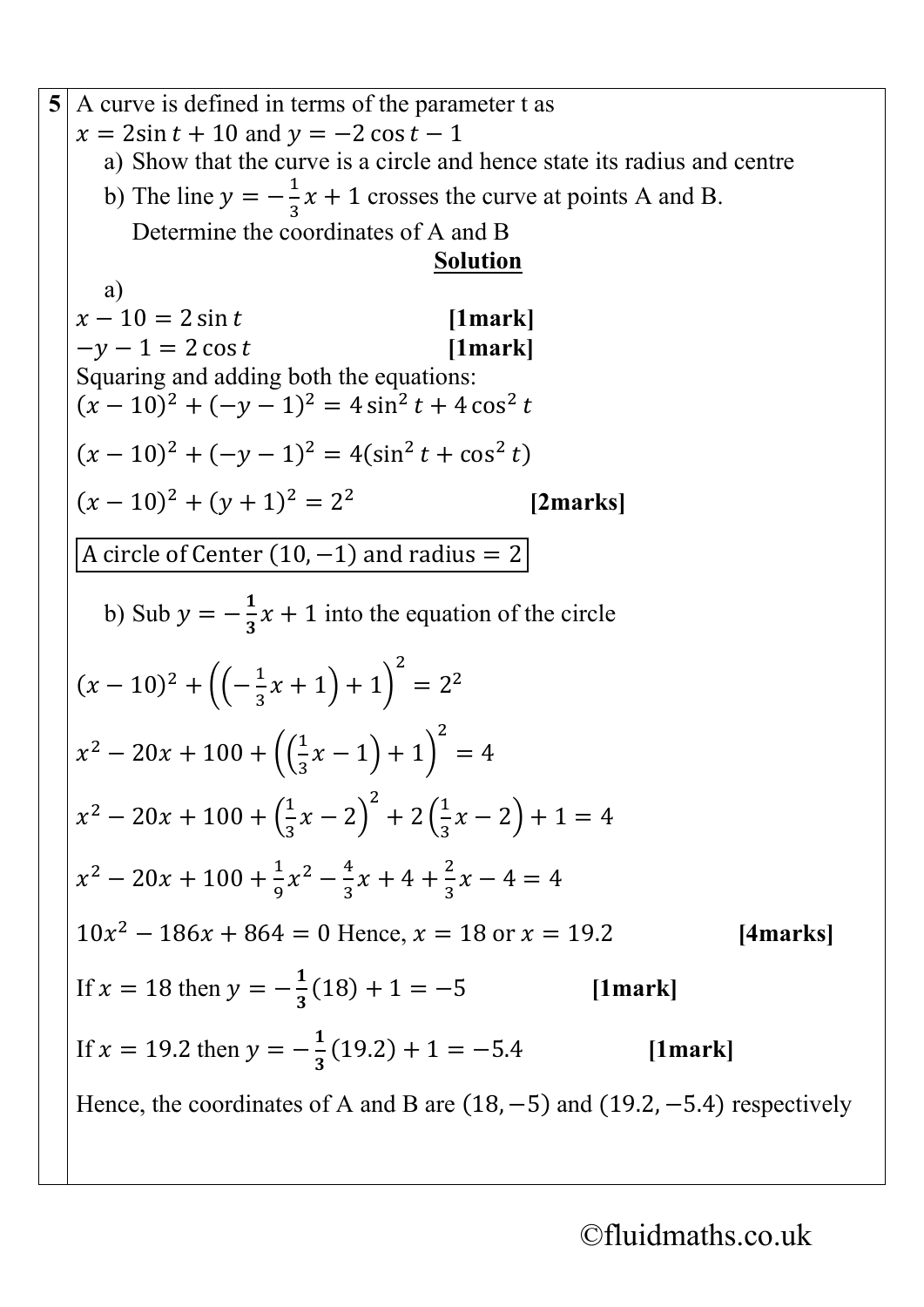**6** A parametric curve is defined by the equations  $x = \sin^2 t$  and  $y = \sec t$ a) Show that the Cartesian equation for the curve can be written as  $y = \frac{1}{\sqrt{1-1}}$ b) Find  $\frac{dy}{dx}$  $dx$ c) Hence find the equation of a normal to the curve at  $x = -1$ . Give your answer in the form  $Ax + By + C = 0$ where A, B and C are exact values to be found d) Hence evaluate  $\int_{-1}^{0.5} \left( \frac{1}{\sqrt{1-x}} \right) dx$ **Solution** a)  $y = \frac{1}{\cos t}$  $\cos$ Using the identity  $\sin^2 t + \cos^2 t = 1$  therefore,  $\cos^2 t = 1 - \sin^2 t$ Therefore,  $\cos t = \sqrt{1 - \sin^2 t}$ Now sub  $x = \sin^2 t$ So, cos  $t = \sqrt{1-x}$ Therefore,  $y = \frac{1}{\sqrt{1-x}}$ √1− As required **[2marks]** b) Apply the chain rule Let  $u = 1 - x$  so  $\frac{du}{dx} = -1$  [1mark] Then  $y = u^{-\frac{1}{2}}$  so  $\frac{dy}{du} = -\frac{1}{2}u^{-\frac{3}{2}}$ <sup>2</sup> **[1mark]**  $\frac{dy}{dx} = \frac{dy}{du} \times \frac{du}{dx}$  $dx$  $\frac{dy}{dx} = -\frac{1}{2}u^{-\frac{3}{2}} \times (-1)$  $\frac{dy}{dx} = \frac{1}{2u}$ 3 2 Sub  $u = 1 - x$ Therefore,  $\frac{dy}{dx} = \frac{1}{2(1-x)}$ 3 2 **[2marks]**